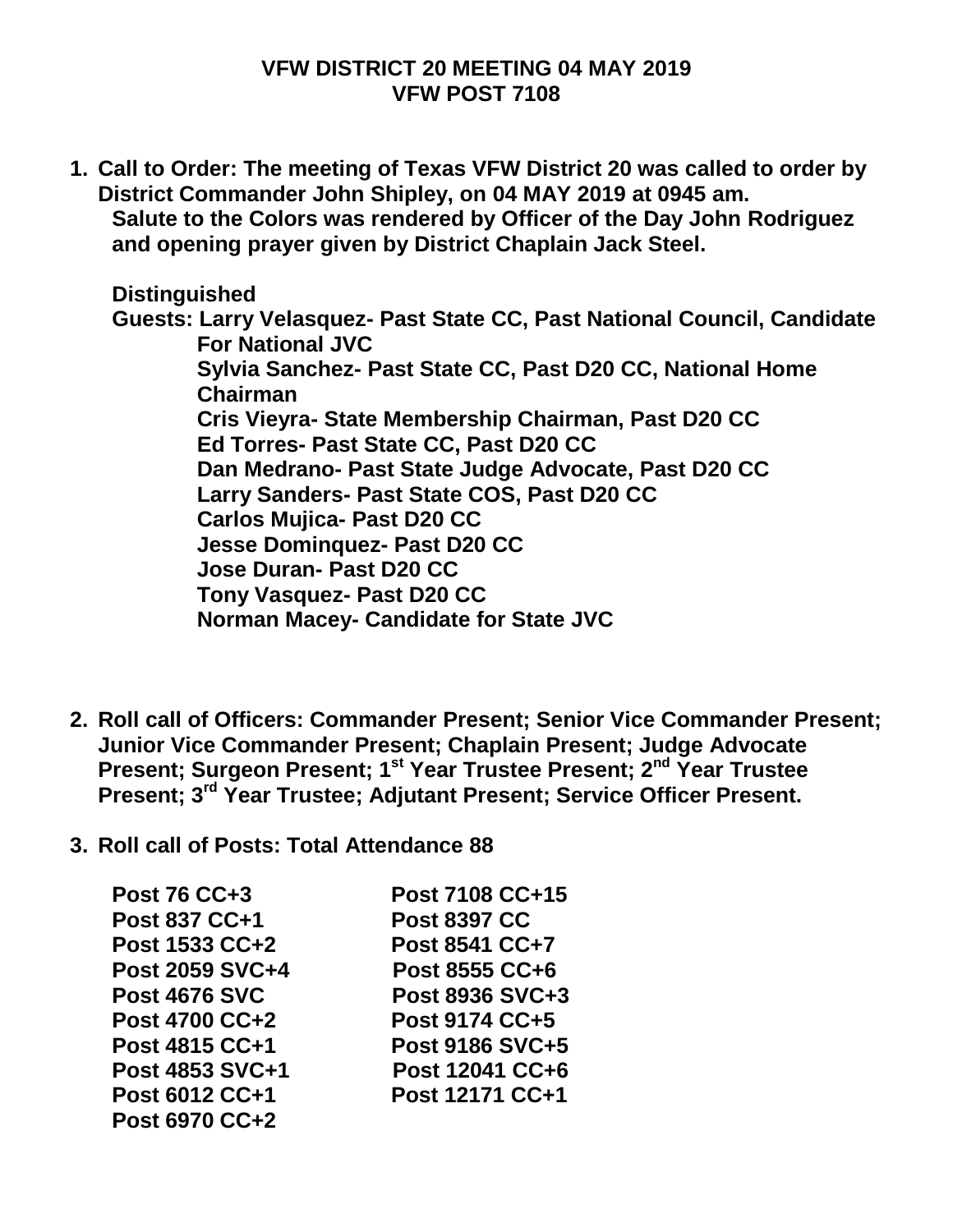- **4. Reading of Minutes: Minutes of District 20 meeting provided to all District Officers and stand approved as written.**
- **5. Quartermaster Report by District Quartermaster Robert Maldonado.**

**Books have been audited by District Trustees.**

**General Fund: Amounts NOT Shown on Internet V Sweeps: Amounts NOT Shown on Internet Receipts: Amounts NOT Shown on Internet Expenditures: Amounts NOT Shown on Internet Total Balance: Amounts NOT Shown on Internet**

**6. Committee Reports:**

**Service Officer Report: District Service Officer Lee Rivas provided information on the Navy Blue Water Veterans Act. A US Federal Court on 29 Jan 2019 ruled in favor of the law. On 26 Mar 2019 the VA Secretary stated that he would no appeal the court decision. However the decision could be appealed by other entities. As of today 4 May 2019 no other appeals have been submitted and the VA Secretary has made notice to publish rules and regulations on this matter. It is now possible for all Navy veterans who served in the Blue Waters areas during the period Jan 1962-May 1975 would be eligible for the Agent Orange presumptive criteria same as "Boots on the Ground".** 

**VA Mission Act of 2018 requires that veterans allows more options for healthcare. The act allows veterans to now use other healthcare options than the VA. VA primary doctor can refer veterans to healthcare out of the VA. This will apply also to caregivers.**

**Surgeon Report: District Surgeon Marvin Arnold No report**

**Webmaster: District webmaster James Bennett indicated that a revitalized D20 website will be up and running in the next weeks. He will be adding some items such as events etc. If any items need to be added to website please make contact with webmaster.**

**Picnic Report: District QM Maldonado provided the final financial report for the District picnic. Total expenditures were \$5052.17. The total cost to the District was \$2870.17.**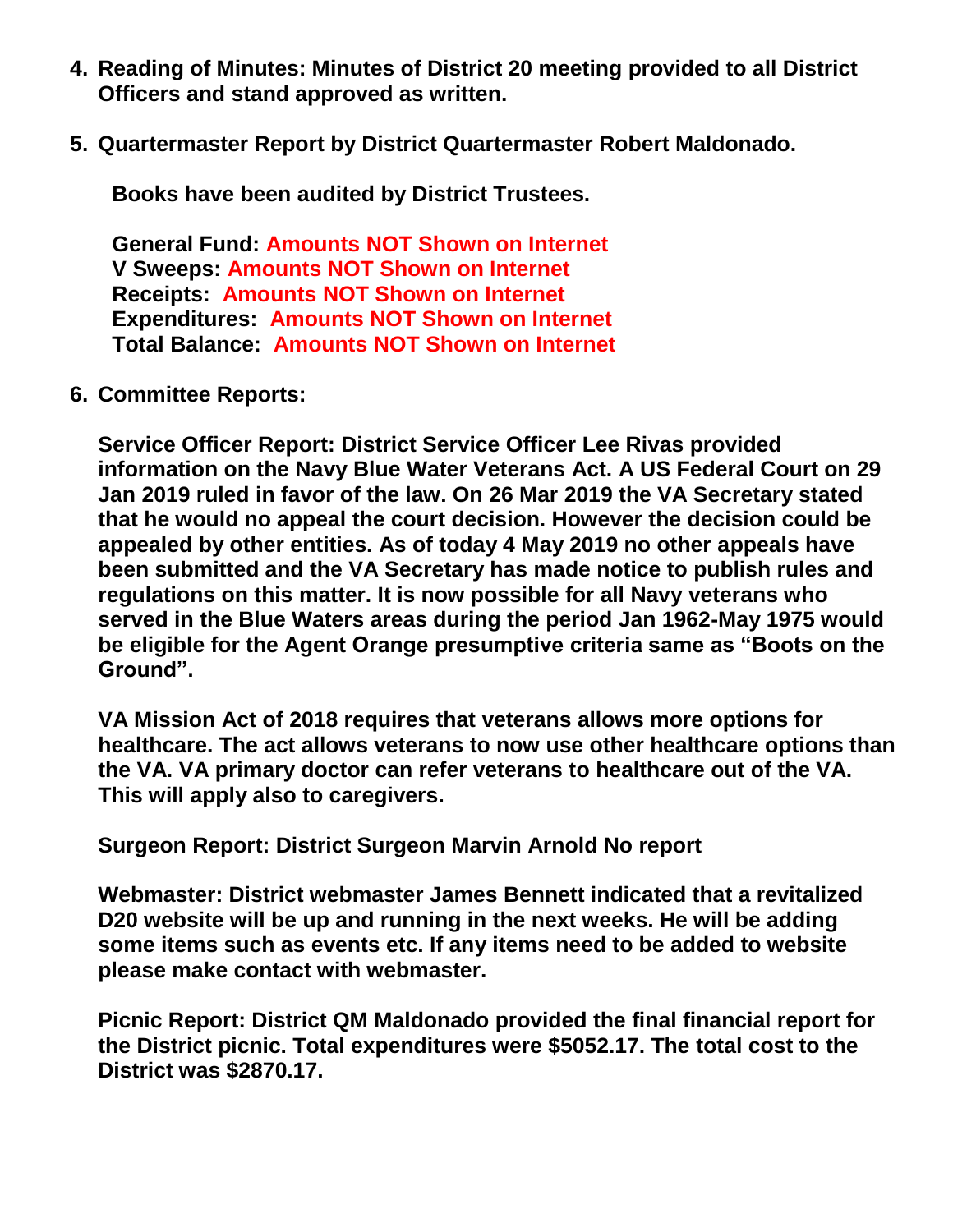**Hospitality Room: District Commander Shipley stated the incoming District JVC elect will be in charge of the District Hospitality area at the State Convention in Houston.**

- **7. National Home remembrance was conducted by District Chaplain Jack Steel. A moment of silent tribute for the loss of District Trustee Lenny Layman's wife and also the upcoming heart surgery for Comrade Nathan Zuniga, Commander Post 9186.**
- **8. Unfinished Business:**

**District Bingo: District Adjutant Pat Clark indicated that he has received paperwork requested from Texas VFW Department and will continue the process for submission of unit bingo.**

- **9. New Business:**
	- **A. Elections: District Commander Shipley opened the floor for District Elections stated the post voting strength for the elections as is required of 31 March 2019 by National, Department and District.**

**Motion to have the District Adjutant cast one unanimous vote for all unopposed candidates at completion of other elections by Past SC Sylvia Sanchez. Seconded by Past DC Cris Vieyra. Motion carried**

**Motion to have candidates leave the area and conduct a hand vote to be tallied by the tally committee by Past QM Carlos Vela. Seconded by Past SC Eddie Torres. Motion carried.**

**District Commander John Shipley appointed a tally committee of District Adjutant Pat Clark/ District Trustee Rosie Carranza and Comrade Patty Hewitt.**

**DC Shipley opened the floor for nominations to District Commander:** 

**District SVC Rolando Webber previously nominated. No other nominations District Commander nominations closed**

**DC Shipley opened the floor for nominations to District Senior Vice Commander:**

**District JVC Armando Gonzales previously nominated. No other nominations District Senior Vice Commander nominations closed.**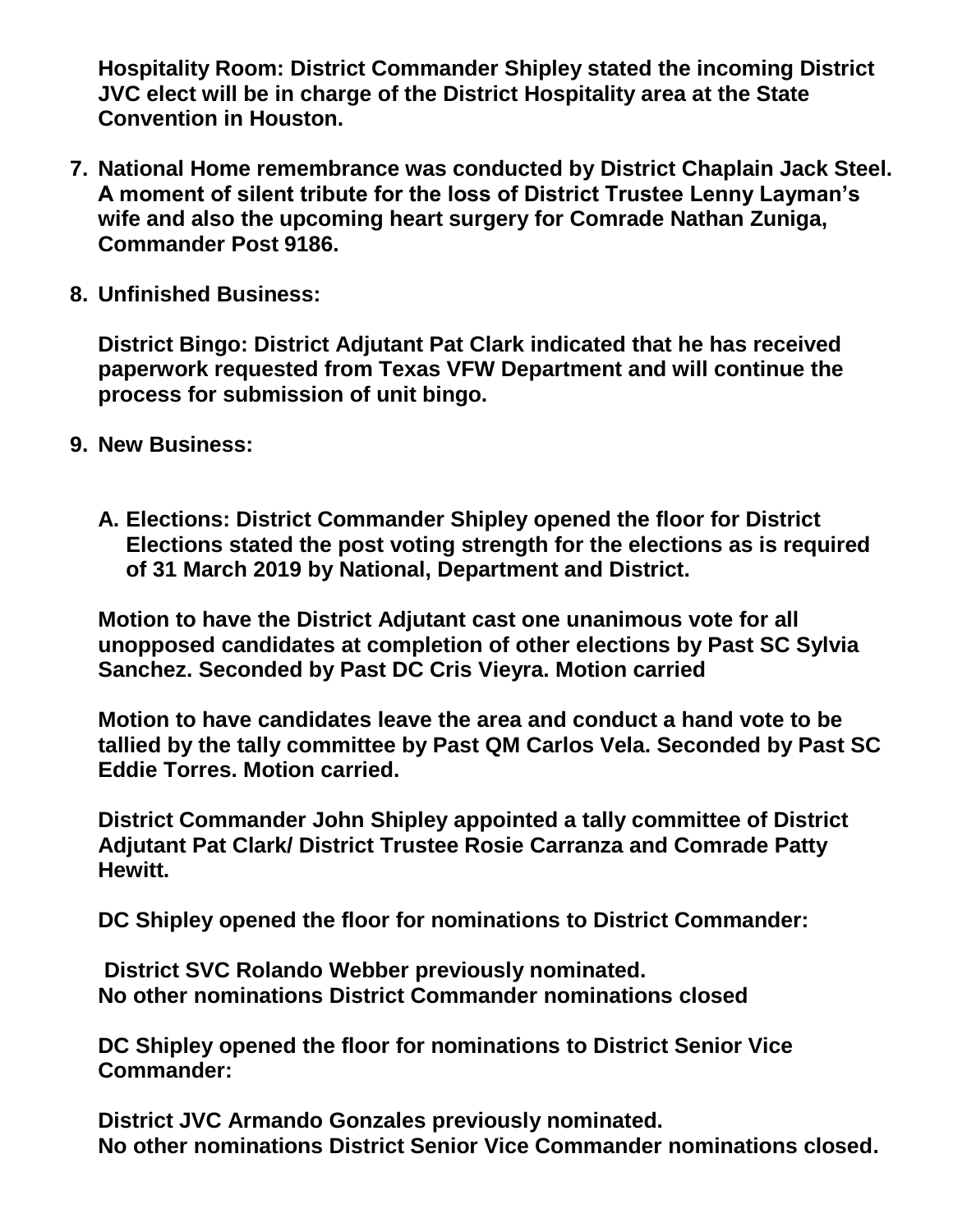**DC Shipley opened the floor for nominations to District Junior Vice Commander:** 

**Comrade William Smith previously nominated. Comrade Lee Rivas previously nominated. Comrade Larry Casillas previously nominated. No other nominations District Junior Vice Commander closed.**

**Comrade William Smith received the majority of votes and is duly elected District Junior Vice Commander.**

**DC Shipley opened the floor for nominations to District Quartermaster:**

**District Quartermaster Robert Maldonado previously nominated. Past District QM Carlos Vela previously nominated. No other nominations District Quartermaster closed.**

**District Quartermaster Robert Maldonaldo received the majority of votes and is duly elected District Quartermaster.**

**DC Shipley opened the floor for nominations to District Chaplain:**

**Comrade Marvin Arnold previously nominated. No other nominations District Chaplain closed**

**DC Shipley opened the floor for nominations to District Judge Advocate:**

**District Judge Advocate Dan Medrano previously nominated: No other nominations District Judge Advocate closed**

**DC Shipley opened the floor for nominations to District Surgeon:**

**Past DC Clarence Soignet previously nominated. Past DC Tish McCullough previously nominated. No other nominations District Surgeon closed.**

**Past DC Tish McCullough received the majority of votes and is duly elected District Surgeon.**

**DC Shipley opened the floor for nominations to District Trustee 3 Year.**

**Comrade Jeff Rankin previously nominated.**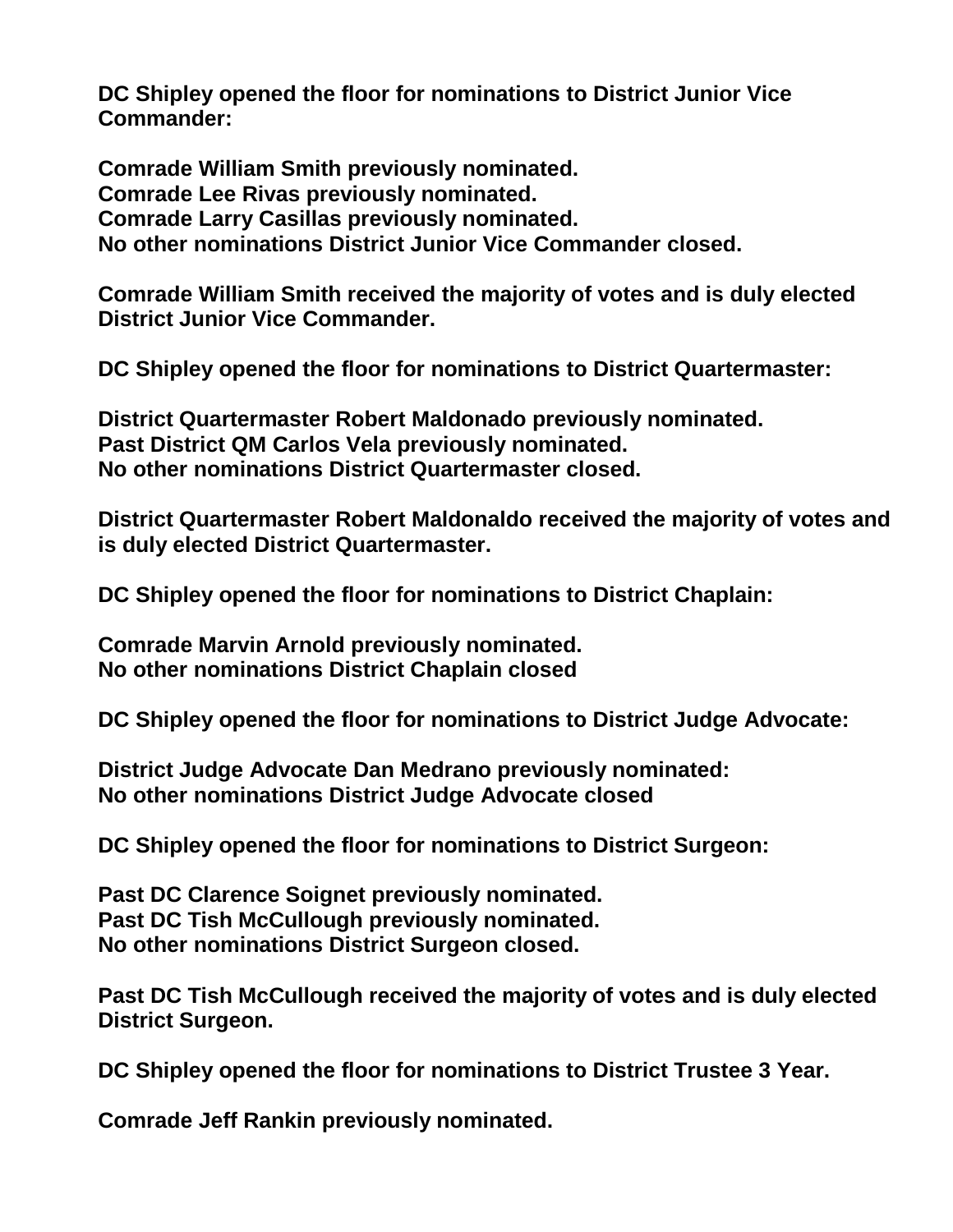**Comrade Rudy DeLeon nominated District Webmaster James Bennett. Comrade Bennett accepted. No other nominations District Trustee 3 Year closed.**

**District Webmaster James Bennett received the majority of votes and is duly elected District Trustee 3 Year.**

**District Adjutant Pat Clark casted his ballot for all the unopposed candidates for District 20. Seconded by Past SC Eddie Torres. DC, SVC, Chaplain, Judge Advocate are considered duly elected to the respective positions.**

**District Commander elect Rolando Webber thanked the present District Commander John Shipley for the accomplishments this past year making All State and All American. He also expressed his gratitude to all Post Commanders that trusted in him to lead the District this coming year. He indicated he cannot do it alone and will need the help of the Auxilliaries and units. He has a plan to move forward and it will be presented to all elected and appointed officers shortly. To all elected and appointed District officers he stated " To Succeed Tomorrow, You Must Lead Today"**

- **B. Motion to approve the District 20 Budget made by Past SC Eddie Torres. Seconded by Past DC Jose Duran. Motion carried.**
- **C. Motion for outgoing gift of \$200.00 for VFW State Commander made by Past SC Eddie Torres. Seconded by Past DC Carlos Mujica. Motion carried.**
- **D. Motion to donate \$500.00 to the VFW Foundation made by District Adjutant Pat Clark. Seconded by Past District QM Carlos Vela. Motion carried.**
- **E. District Commander elect Rolando Webber stated that VFW Post 7108 will donate \$500.00 to the District 20 Joint hospitality room at State Convention.**
- **10. Good of The Order:**

 **Past State Commander Larry Velasquez and candidate for National Junior Vice Commander presented greetings from the State Commander Inge Conley. It is always great to be in District 20. He reminded all that all Contracts must be approved by Department. He also mentioned that State Surgeon Doc Howard a 10 year veteran in this position has been in the Hospital two months and to not forget him. The new National Commander**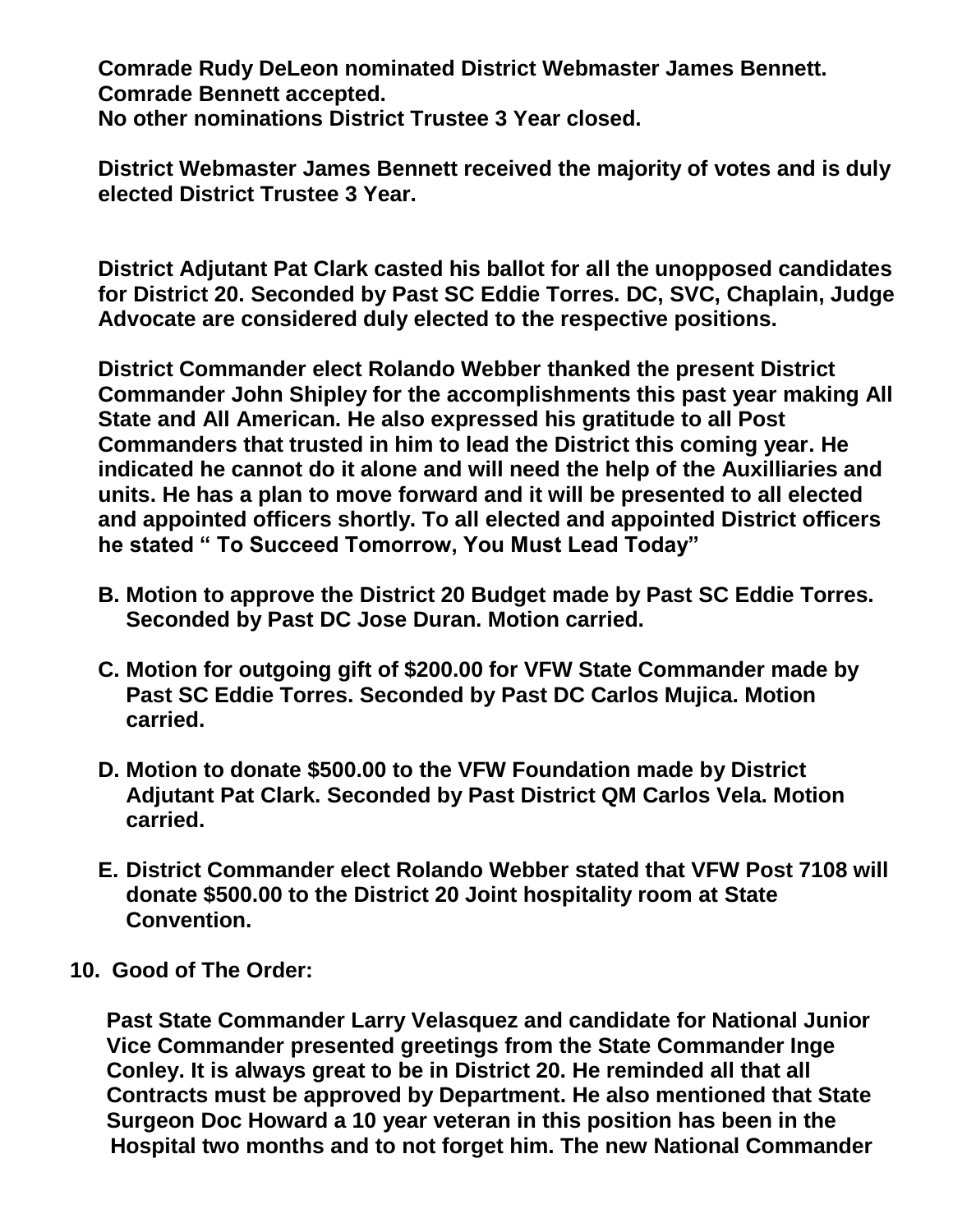**will change the criteria for All American so be aware of changes. Also do not forget the National requirement to reqister and pay the \$25.00 fee to attend National Convention.**

**Past State Commander Eddie Torres stated that he has applications for a free Dental Program Smiling Veterans for 15 veterans that will visit San Antonio 24-25 May 2019. This is a program that is being coordinated by Chaplains throughout the Nation.**

**Also on 25 May 2019 Post 4815 will have Memorial Day ceremony with a Missing Man format.**

**Comrade Gilbert Cadena stated that a Memorial Day Ceremony on 25 May 2019 will be conducted at the State Capital at 1000 am. Upon the completion of the ceremony all will be invited to the basement of the Capitol rotunda for a POW-MIA ceremony where the Honor Chair presented to the State by the Motorcycle Group of VFW Post 7108 will be honored. All of the State's VFW are invited.**

**Past State Chaplain Norman Macey candidate for State Junior Vice Commander indicated that he would appreciate the support for his election. He has campaigned for two years and travelled the entire state and visited many posts and sent a letter to all post on his candidacy. Spoke of the three B's Build,Bridge,Belong. Belong is most important all must feel that are a part of the organization. The support of our veterans is paramount in all we do.**

**DC John Shipley stated that there was a District check for \$200.00 to be presented to each Post who was over 100% based on the District Membership Incentive program. The following Posts will receive checks: 76,837,2039,4676,4700,6970 will give check back to District,8397, 8541,8555,9174,9186,12041,12171.**

**Post 76: 26 Jun 2019 102 Anniversary party 24-26 May 10th Anniversary Celebration**

**Post 837: 1 Jun 2019 Post Yard sale 21 Sep Annual Chili Cook Off**

**Post 1533: 1 Jun Installation of Officers 1600 Thanks for \$500.00 Homeless Vet program donation**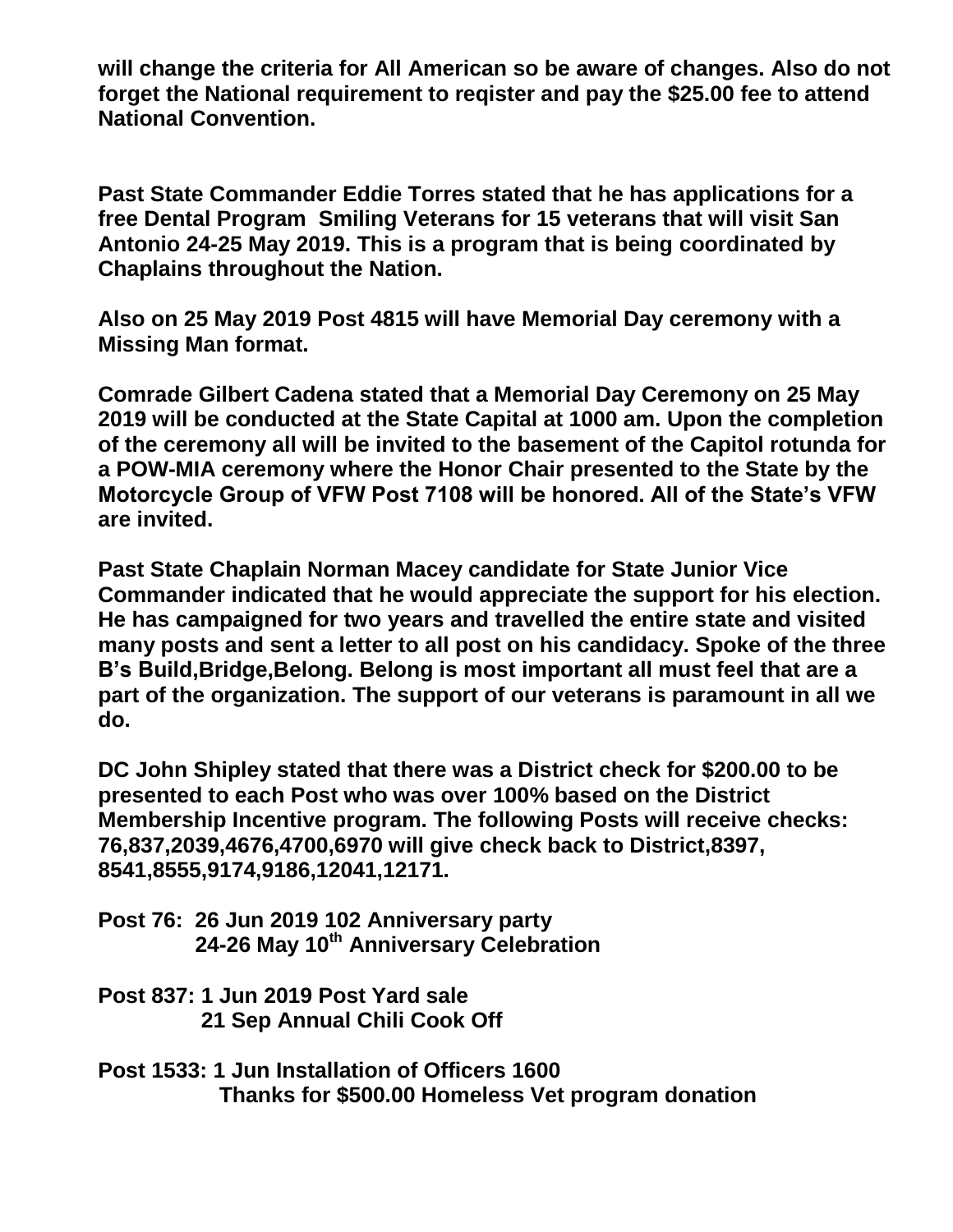**Post 2059: 11 May Installation of Officers 3-5 pm 18 May Post Yard sale**

- **Post 4676: 11 May 48th year celebration.**
- **Post 4700: 15 Jun Installation of Officers**
- **Post 4815: Free Dental program Smiling Veterans**
- **Post 4853: 18 May IBCA Cookoff need Judges. Jourdanton FD support 12 Jun Women Veterans Day Texas**
- **Post 6012: 11 May Steak Night 5-8 pm**
- **Post 6970: 11 May Installation of Officers 1830 Steak Dinner**
- **Post 7108: 17 May Installation of Officers**
- **Post 8397: 18 May 1000 am Fox Tech Monument dedication**
- **Post 8541: 18 May Flea Market 25 May No Flight Honor Flight 0730 visit Nimitz Museum Host breakfast return at 1630.**
- **Post 8555: No**
- **Post 8936: 19 May Spaghetti Dinner 13 Jul Xmas in July Donations for Desert Storm Memorial**
- **Post 9174: 25 May Installation of Officers 1200 Buy building next to present building. 7500 sq feet.**
- **Post 9186: World War II Veteran Juan Padilla present Charter Member**
- **Post 12041: 20 May Installation of Officers Slab for 10,000 ft building this year**

**Post 12171: Thanked District for VAVS donation of \$500.00 to be presented To VAVS at Audie Murphy.**